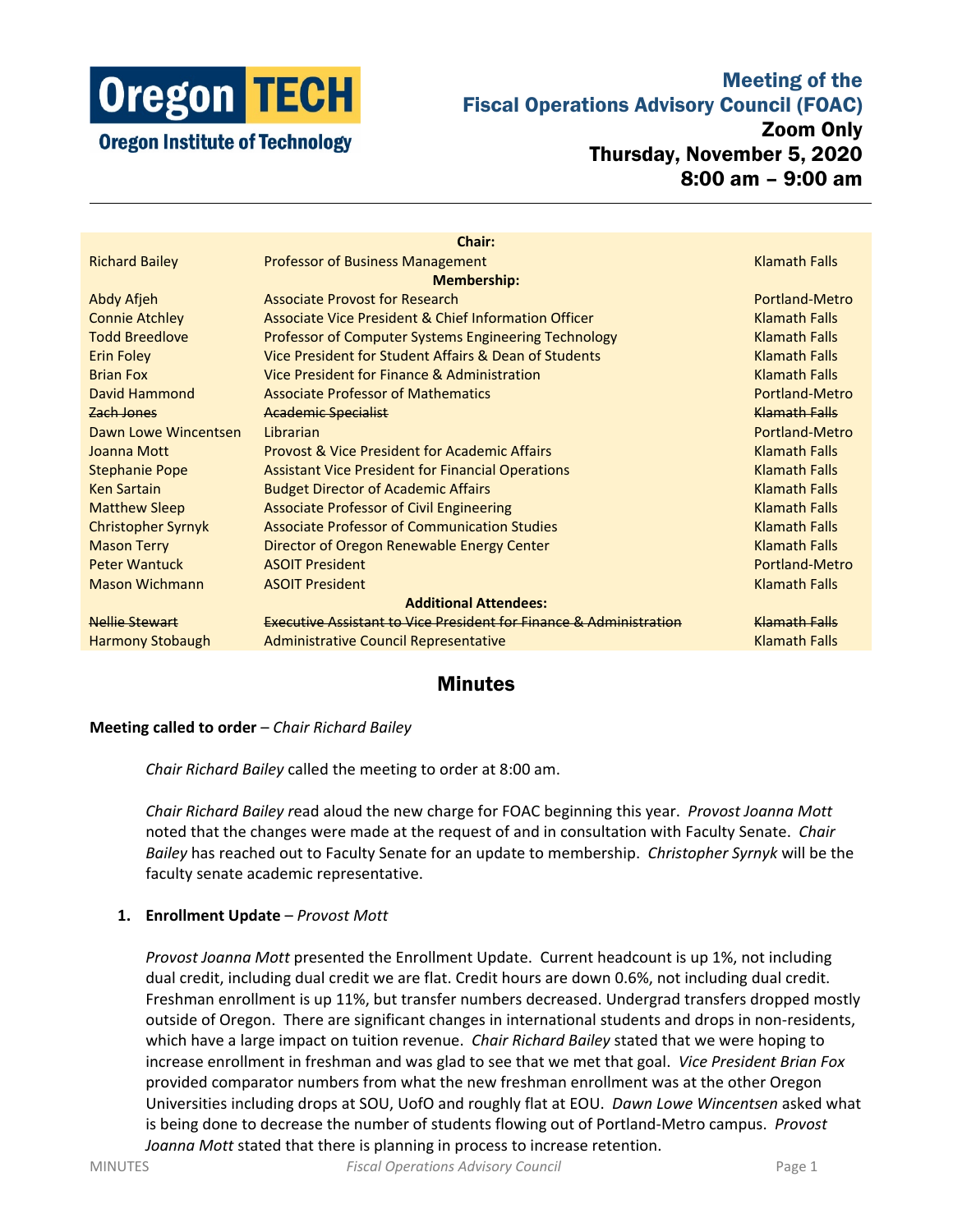### **2. Track/Stadium Project** – *Vice President Erin Foley*

*Vice President Erin Foley* presented the Track/Stadium Project. There was a \$5 million state bond to Oregon Tech Athletics. \$3.5 million was used for the student rec center, approximately \$0.5 million was used for updates to the athletic building. The leftover \$1 million will go toward the Track/Stadium project along with an unanticipated \$610,000 in more lottery funding to athletics from the state. Total cost of the project is projected to be \$2.4 million. Remaining funds are being negotiated with the Foundation. Student fees will not increase, and no general funds will be used for this project. Updates to the field will enable Oregon Tech to host track events on campus, this will also increase our athletic enrollment. *Chair Richard Bailey* asked about the interest payments to the state bonds. *Vice President Brian Fox* responded that there is approximately \$60,000 per year in debt services that the University will be required to pay from auxiliary funds. *Chair Richard Bailey* asked if there is expected to be any revenue to the student rec center. *Vice President Erin Foley* replied that there will be some income from faculty and staff that purchase a pass to use the facility. *Vice President Brian Fox* added that the student rec center is not counting on outside membership to sustain its operation, anything over the student fees is unexpected and positive.

#### **3. Q4 2020 Management Report UNAUDITED / Q1 2021 Management Report** – *Vice President Brian Fox*

*Vice President Brian Fox* presented the Management Report. The university recognized significant salary savings throughout the year, including being conservative in how we managed personnel budgets throughout the year and particularly in the second half as COVID-19 began to impact. In spring, the hiring freeze and furloughs resulted in even greater savings on salaries and departments held back on S&S budgets. There were very little expenditures that occurred during the fourth quarter due to COVID-19 responses. There was utility savings in energy and sewage costs due to upgraded products leading to better numbers. Internal sales went down as auxiliary areas lost income due to closing housing, food services and athletics. *Chair Richard Bailey* asked where the CARES Act revenue is listed. *Vice President Brian Fox* responded that most of the CARES Act money did not go out until the current fiscal year. Two buckets of approximately \$900K were available. The first was specifically set aside for financial aid for students. The second bucket was used for COVID-19 response such as buying PPE, Plexiglas, IT improvements etc. So far, we have just over \$1.0 million in expenses associated with COVID-19. *Chair Richard Bailey* asked if we would have less fee remissions next year to offset from the CARES Act funds. *Vice President Brian Fox* responded that CARES Act funds couldn't replace these funds and there were additional scholarships that were provided. *Todd Breedlove* inquired about changes in the state's funding model and movement across the state to bail out the other institutions using our funds.

### **4. Long Term Financial Planning –** *Vice President Brian Fox*

*Vice President Brian Fox* presented an analysis of long-term budget drivers and what would happen if the state budget continued a negative trajectory and absent changes in the cost structure or enrollment gains at Oregon Tech. This included the different levers available to the University and how quickly they would need to be pulled. The presentation does not include any recommendations but indicates to the Board of Trustees what options are available. These will need to start being made starting with the next budget cycle and in accordance with the strategic plan. What is clear, is that Oregon Tech needs to keep enrollment up to continue in current trajectory.

### **5. Questions**

**6.**